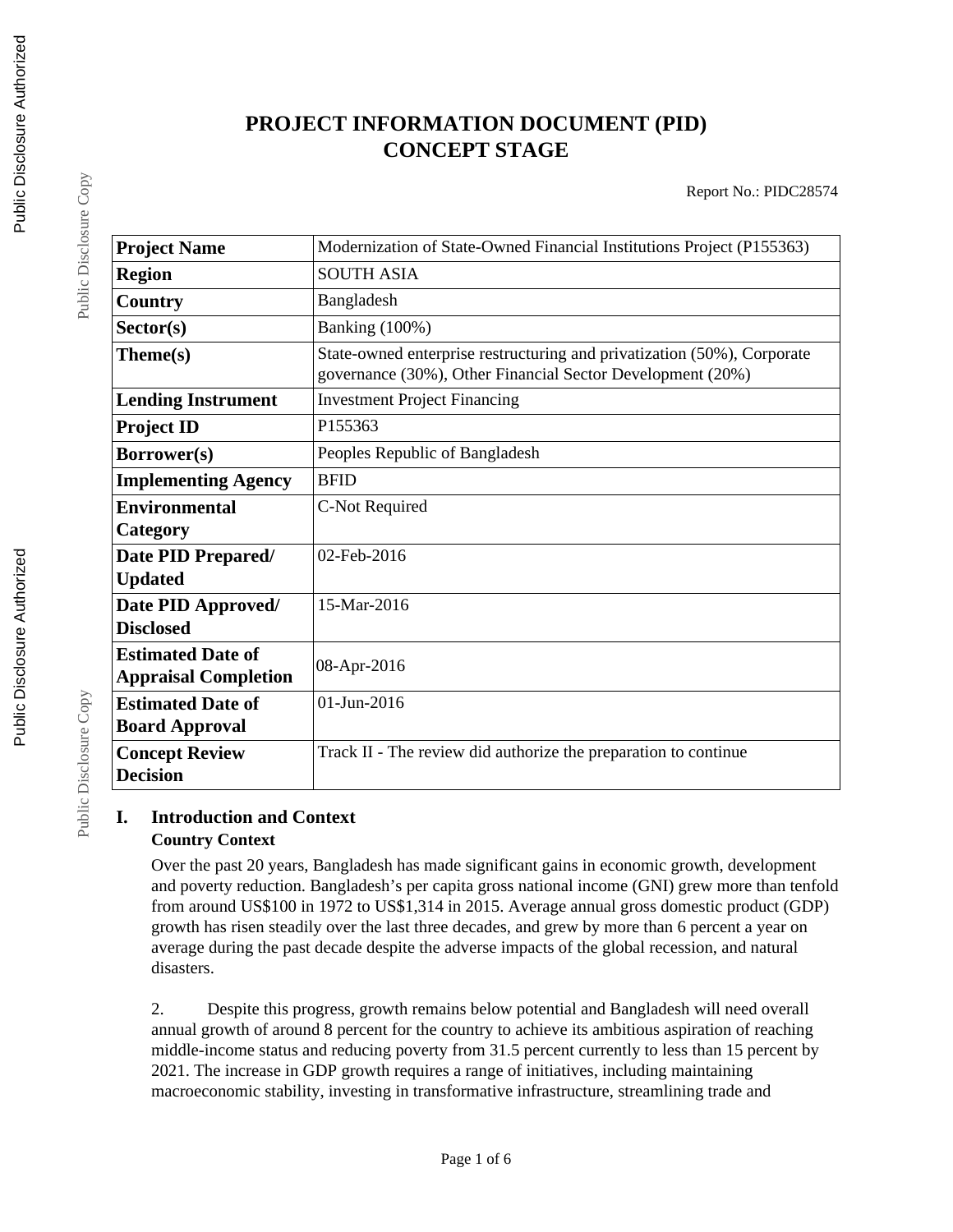investment regulations, strengthening and diversifying the financial sector, and furthering human development.

3. Building a strong and diverse financial sector that can cater to the needs of the growing economy is one of the essential ingredients in meeting Bangladesh's long-term development goals as well as supporting short- to medium-term growth. Bangladesh will need to develop a financial sector that is stable, inclusive, and capable of providing efficient financial intermediation to the productive sectors of the economy, facilitating capital accumulation and investment to generate faster growth and ensuring these developments can benefit citizens through better pensions and improved insurance products.

#### **Sectoral and Institutional Context**

Banks dominate the financial system in Bangladesh with 63 percent of total assets, the capital market has 34 percent and the insurance sector has only 3 percent of total financial system assets. Of the 56 scheduled (licensed) banks operating in Bangladesh, there are 5 state-owned commercial banks (SOCBs), 3 government-owned development banks, 9 foreign commercial banks, and 39 domestic private commercial banks including 8 Islamic banks.

5. Positive developments in the banking sector over the past two decades have been somewhat overshadowed by a steady rise in nonperforming loans (NPLs) from 6.1 percent in December 2011 to 11.6 percent in September 2014, especially from the state-owned banks. Improving the health of the financial sector and enhancing financial intermediation remain a key challenge in Bangladesh. Capacity constraints, lack of diversity of products including long term finance instruments limit access to finance to households and enterprises. Access to credit has been identified as one of the top barriers for doing business in Bangladesh (Doing Business 2015). Only 31 percent of adults in Bangladesh have access to a bank account (Findex, 2014). In addition, financial inclusion remains particularly daunting for certain groups including women, small and medium enterprises (SMEs), and farmers. Sources of long term financing – so critical to meet the country's enterprise growth and infrastructure needs – are limited and constitute severe impediments to creating jobs, increasing shared prosperity, managing financial and macroeconomic risks and vulnerabilities.

6. State-Owned Commercial Banks (SOCBs) and State Owned Development Banks (SODBs) account for around 30 percent of the banking system and are systemically important. Furthermore, they have a deep branch penetration across Bangladesh including in rural areas making them well poised to play an important role in promoting financial access. At the same time, poor management and governance, weak credit underwriting systems and internal controls and limited capacity have meant that their financial performance has been weak, capital levels have suffered, and asset quality has been a persisting concern. While non-performing loans (NPLs) had fallen from 29.0 percent in 2007 to 11.3 percent in 2011, they subsequently increased, reaching well over 20% in some State Owned Banks in 2015. Capital adequacy ratios slightly increased during the same period but remained inadequate for the State Owned Banks as a group, below the prudential requirement of 10 percent minimum capital adequacy ratio.

7. To strengthen its financial sector, Bangladesh needs to improve stability by enhancing the performance of financial institutions, particularly state-owned commercial and development banks which are systemically important in terms of assets but also retail presence so crucial for financial inclusion. Governance and management systems—including risk management, internal controls, and credit appraisal of state owned banks need to be enhanced to mitigate the risk of suboptimal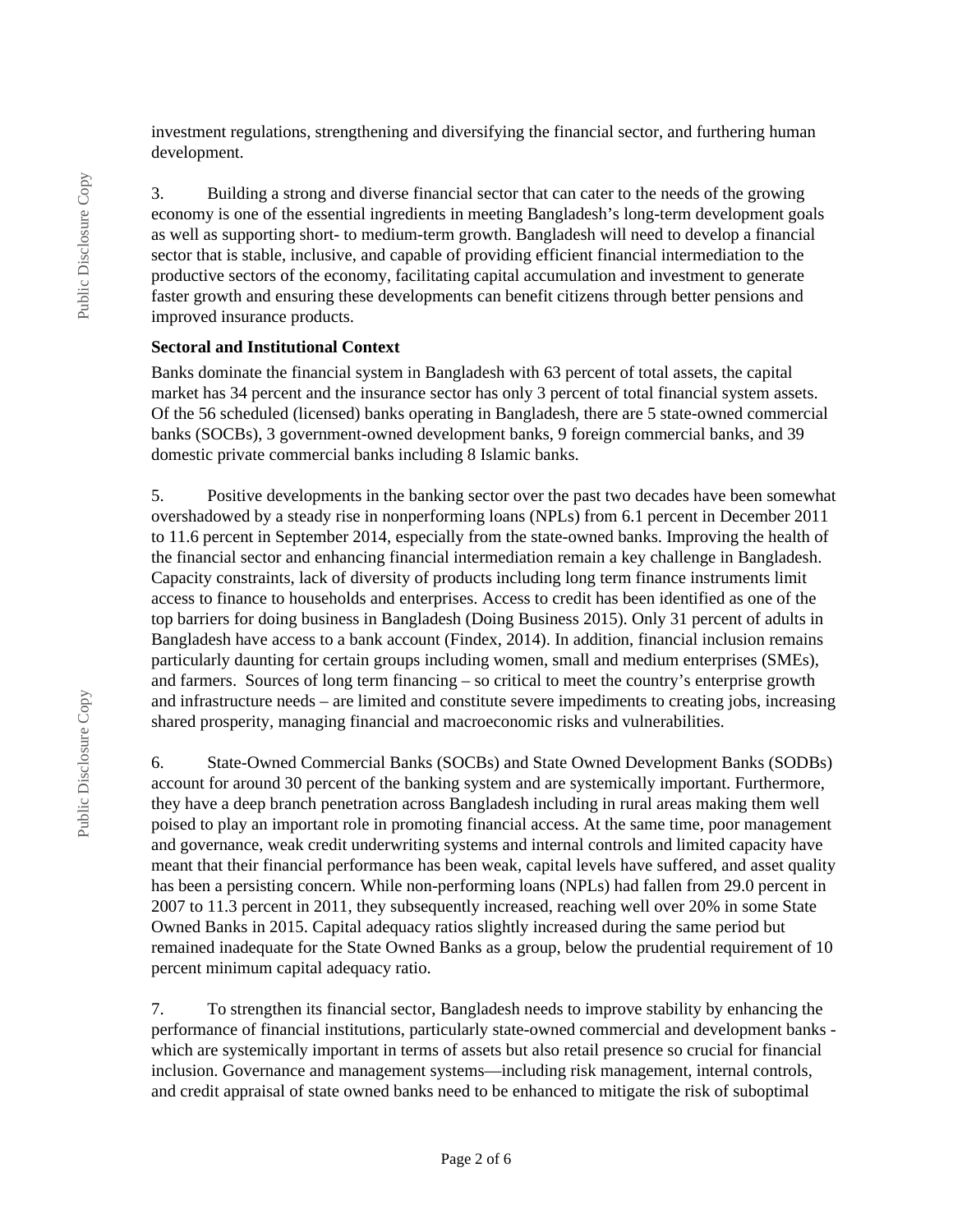loan and investment decisions, and overall operations need to be automated to enhance data integrity, efficiency and competitiveness. Governance of the public banks needs significant strengthening, too.

8. The project intends to provide funding for long-term investments by state-owned banks towards their modernization through better IT systems and better decision making and operational processes. Advisory assistance to the banks and the MOF as the representative of the owner – on the decision making and operational processes, improved governance, change management - would complement the investments in physical IT infrastructure. The project will support the government's ongoing state owned bank restructuring efforts, and help the authorities by providing a foundation for advancing the bank development and consolidation/divestment strategy. The GOB will perform a viability analysis of the SOBs and will select only those banks to participate in and benefit from the project which will demonstrate a medium to long term viability.

#### **Relationship to CAS**

9. The operation is well grounded in the Country Assistance Strategy (CAS) for Bangladesh (IDA/ R2010-0232/4; IFC/R2010-0248/4) discussed by the Board on July 8, 2010, and the CAS Progress Report (CASPR, FY11–15 - IDA/R2013-0299; IFC/R2013-0388) endorsed by the Board on January 14, 2014. The CAS focuses on accelerated, sustainable, and inclusive growth, underpinned by increasing investments, enhancing the business environment, and achieving stronger governance. Specifically, the project contributes to achieving the second CASPR pillar on accelerated growth mainly by improving the environment for private sector investment through the greater availability of a diverse set of financial products and instruments and the strengthened capacity of the financial system to fund sustainable economic growth in the future and continued strengthening of regulation and supervision. The project will also contribute to the fourth pillar of the CASPR: strengthening governance through better transparency and accessibility of financial services, including improved security, governance and adoption of information, communication and telecom (ICT) infrastructure for digitization of processes, transactions and controls in government agencies.

10. The project is in line with Bangladesh's 7th Five-Year Plan for FY16–FY21. The plan emphasizes private enterprise development for sustainable growth and job creation. The Strategic Country Diagnostic also focuses on sectors that require long term financing and notes financial sector as a critical constraint for overall growth and development in the country.

11. Overall, the project will support building a stronger financial sector. The latter will contribute to macro-financial stability and facilitate improved financial intermediation, thus promoting inclusive growth and contributing to the World Bank Group's twin goals. State-owned commercial and development banks have a deep branch penetration across Bangladesh, including in rural areas, making them well poised to intensify financial deepening and inclusion, expand outreach of banking services, and offer financial services to all, especially the unbanked population of the country.

## **II. Proposed Development Objective(s)**

#### **Proposed Development Objective(s) (From PCN)**

12. The proposed project development objective is to contribute to the modernization, transparency and efficiency of state-owned banks

#### **Key Results (From PCN)**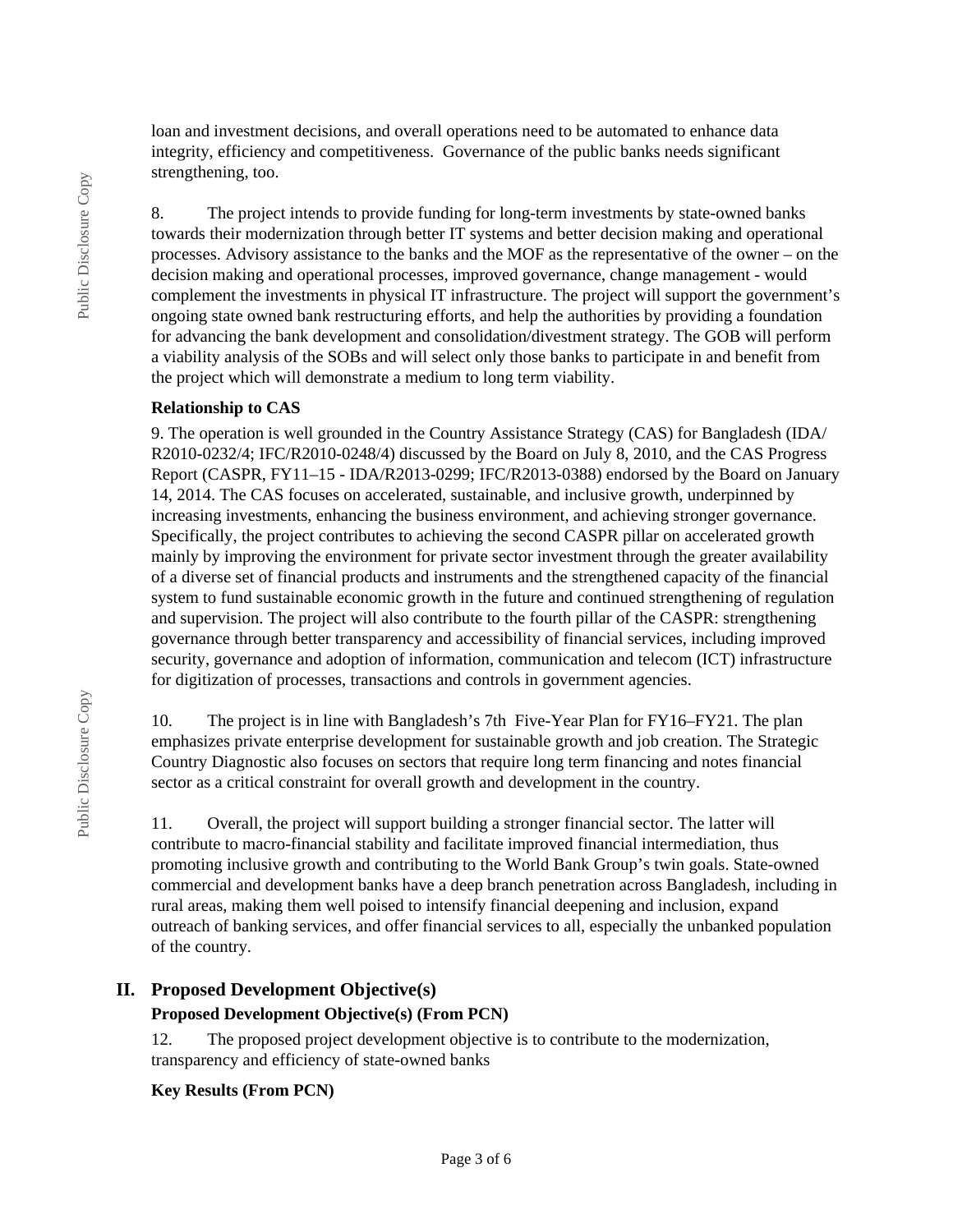13. The key results indicators are as follows:

 i. Automation -- The transaction and business processes of all SOBs participating in the project, including all their branches, are automated (Core Banking Systems (CBS) and Enterprise Resource Planning (ERP) implementation by number of branches and user accounts over five years, also percentage of automated transactions);

 ii. Transparency -- Participating SOBs are fully compliant with BB's (a) Risk Management Guideline, (b) Credit Management Guideline, and (c) Internal Audit requirements; Participating SOCBs improve compliance with the requirements of BASEL III and risk-based supervision; iii. Efficiency -- Cost efficiency of the banks is improved (share of operating costs over revenues)

#### **III. Preliminary Description**

#### **Concept Description**

14. The proposed project will include the following three broad components: (i) support to modernize and improve the performance of state-owned commercial and development banks; (ii) support to the banks, MOF, and BB in enhancing ownership oversight and corporate governance framework, and (iii) Support for Project Coordination, implementation and monitoring.

Component 1 - Support to Modernize State-Owned Commercial and Development Banks (tentative amount US\$107-118 million)

15. Project activities will focus on the following: (a) review and redesign of internal tools, processes, reporting lines and overall structure for risk management, credit process (including internal rating systems and internal scoring systems as necessary), internal controls; (b) automation – introduction of automated tools and systems for risk management; loan origination, monitoring and collection; internal audit, compliance and internal controls; and (c) capacity building - staff training (e.g. training of trainers) on the new tools and practices, as well as core competencies (e.g. credit underwriting).

16. Support under the project is planned for a total of up to eight state-owned banks. However, the final decision of the number of institutions and extent of support will hinge on further project preparation work including assessment of the banks' viability and detailing an IT strategy for each institution and a detailed systems implementation plan with costing of software, hardware, resources and training. Considerable synergies are expected given the common nature of the business and background of the institutions, which can enable aggregation of benefits and create efficiencies in implementation.. The banks would, at the minimum, have to meet BB's prudential criteria or a similar set of indicators in order to be eligible for the support under the project.

Component 2 - Support for institutional development of banks, MOF, and BB in enhancing ownership oversight and corporate governance framework (tentative amount US\$30-40 million)

17. Under this component, the project will provide advisory support to the banks participating in the project, the MOF as the agency exercising ownership rights of the banks, and BB as the regulator and supervisor of the commercial banks on improving the framework within which the ownership rights are exercised and banks are governed. Enhancement to laws on negligence and fraud/insider abuse and improvement in audit standards are two critical areas for improvement. The project will also support developing bank directors' continuous education and training program which all bank directors would be required to attend regularly and confirm this in their annual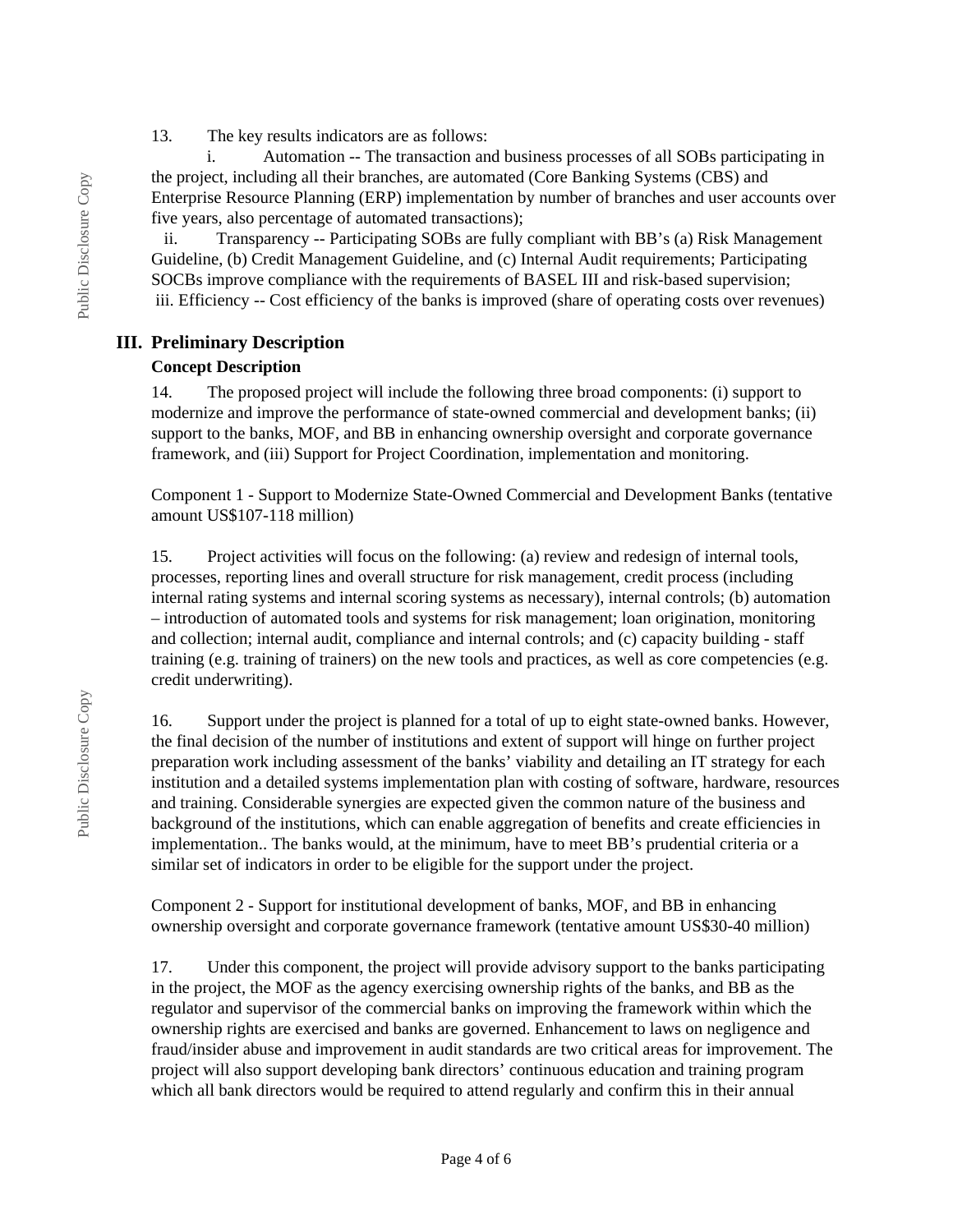statement to the bank. This component would provide advisory assistance for developing a Bank Director's Manual, detailing laws, standards, and guidelines applicable to directors in the corporate governance area.

18. An important feature which could be funded under the component is an international advisory panel which would (i) consist of a few/several experienced senior international public officials and bankers with expertise relevant to Bangladesh's case, (ii) stay in place throughout the life of the project, with at least one visit per year to Bangladesh, and (iii) serve as a sounding board and impartial professional advisor to the BFID, BB, SOB directors, and management on a wide range of SOB issues, including corporate governance, social mandates, IT infrastructure/core banking systems, risk management, public reporting, personnel management and others.

19. Component 2 is proposed to be designed using results-based financing mechanism in the form of disbursement-linked indicators (DLIs). Such approach would establish interim and ultimate targets for improving SOB governance and the overall ownership function of the government, and provide strong disbursement incentives for the authorities to achieve tangible and measureable results against the targets, While Component 1 would lead to stronger operational and decisionmaking framework in the banks, Component 2 for institutional development would lead to stronger boards, more management accountability, and streamlining of mandates of the state-owned banks.

Component 3 - Support for Project Coordination, Implementation and Monitoring (tentative amount US\$2-3 million)

20. This component will provide support for the monitoring and coordination of Project activities undertaken by various beneficiary institutions. It will also help develop a strong monitoring and evaluation system to be used by the Project Implementation Unit (PIU) and other stakeholders to assess implementation progress.

| IV. Safeguard Policies that might apply |  |
|-----------------------------------------|--|
|                                         |  |

| <b>Safeguard Policies Triggered by the Project</b> | <b>Yes</b> | N <sub>0</sub> | TBD |
|----------------------------------------------------|------------|----------------|-----|
| Environmental Assessment OP/BP 4.01                |            | ×              |     |
| Natural Habitats OP/BP 4.04                        |            | ×              |     |
| Forests OP/BP 4.36                                 |            | x              |     |
| Pest Management OP 4.09                            |            | ×              |     |
| Physical Cultural Resources OP/BP 4.11             |            | ×              |     |
| Indigenous Peoples OP/BP 4.10                      |            | ×              |     |
| Involuntary Resettlement OP/BP 4.12                |            | x              |     |
| Safety of Dams OP/BP 4.37                          |            | ×              |     |
| Projects on International Waterways OP/BP 7.50     |            | x              |     |
| Projects in Disputed Areas OP/BP 7.60              |            | x              |     |

## **V. Financing (in USD Million)**

| <b>Total Project Cost:</b> | 200.00 | <b>Total Bank Financing:</b> | 150.00 |
|----------------------------|--------|------------------------------|--------|
| <b>Financing Gap:</b>      | 0.00   |                              |        |